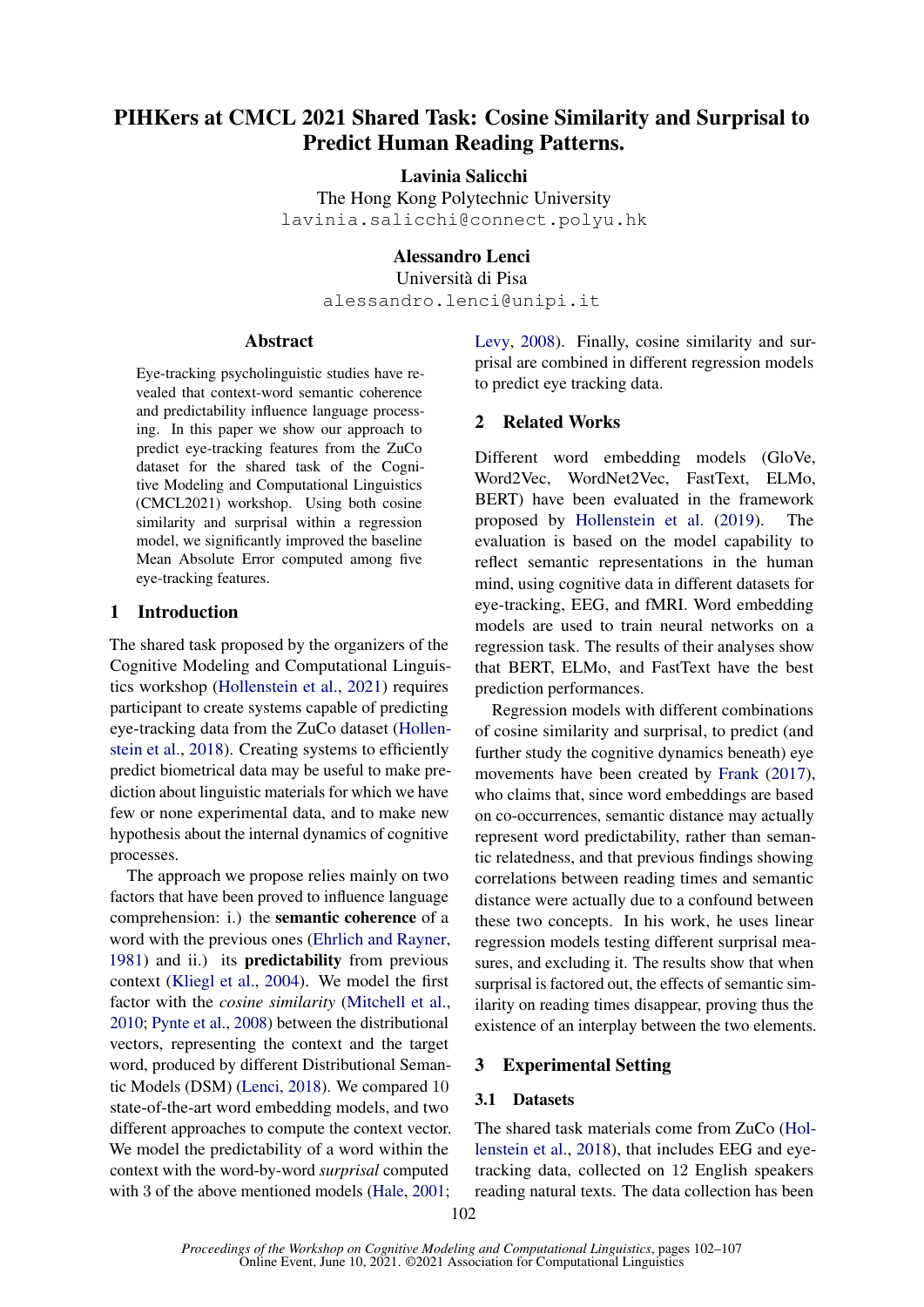done in three different settings: two normal reading tasks and one task-specific reading session. The original dataset comprises 1, 107 sentences, and for the shared task 800 sentences (15, 736 words) have been used for the training data, while the test set included about 200 sentences (3, 554 words). Since the shared task focuses on eye-tracking features, only this latter data were available. The training dataset structure includes sentence number, wordwithin-sentence number, word, number of fixations (nFix), first fixation duration (FFD), total reading time (TRT), go-past time (GPT), fixation proportion (fixProp). The first three elements were part of the test set too.

Our approach includes a preliminary step of feature selection. For this purpose we also used GECO [\(Cop et al.,](#page-4-10) [2017\)](#page-4-10) and Provo [\(Luke and Christian](#page-4-11)[son,](#page-4-11) [2018\)](#page-4-11), two eye-tracking corpora containing long, complete, and coherent texts. GECO is a monolingual and bilingual (English and Dutch) corpus composed of the entire Agatha Christie's novel *The Mysterious Affair at Styles*. GECO contains eye-tracking data of 33 subjects (19 of them bilingual, 14 English monolingual) reading the full novel text, presented paragraph-by-paragraph on a screen. GECO is composed of 54, 364 tokens. Provo contains 55 short English texts about various topics, for a total of 2, 689 tokens, and a vocabulary of 1, 197 words. These texts were read by 85 subjects and their eye-tracking measures were collected in an available on-line dataset. Similarly to ZuCo, GECO and Provo data are recorded during naturalistic reading on everyday life materials. For every word in GECO and Provo, we extracted its mean total reading time, mean first fixation duration, and mean number of fixations, by averaging over the subjects.

## 3.2 Word Embeddings

Table [1](#page-2-0) shows the embeddings types used in our experiments, consisting of 6 non-contextualized DSMs and 4 contextualized DSMs. The former include predict models (SGNS and FastText) [\(Mikolov et al.,](#page-4-12) [2013;](#page-4-12) [Levy and Goldberg,](#page-4-13) [2014;](#page-4-13) [Bojanowski et al.,](#page-4-14) [2017\)](#page-4-14) and count models (SVD and GloVe) [\(Bullinaria and Levy,](#page-4-15) [2012;](#page-4-15) [Penning](#page-5-1)[ton et al.,](#page-5-1) [2014\)](#page-5-1). Four DSMs are window-based and two are syntax-based (synt). Embeddings have 300 dimensions and were trained on the same corpus of about 3.9 billion tokens, which is a concatenation of ukWaC and a 2018 dump of Wikipedia. Pre-trained contextualized embeddings include the 512-dimensional vectors produced by the three layers of the ELMo bidirectional LSTM architecture [\(Peters et al.,](#page-5-2) [2018\)](#page-5-2), the 1, 024-dimensional vectors in the 24 layers of BERT-Large Transformers (BERT-Large, Cased) [\(Devlin et al.,](#page-4-16) [2019\)](#page-4-16), the 1, 600-dimensional vectors of GPT2-xl [\(Radford](#page-5-3) [et al.\)](#page-5-3), and the 200-dimensional vectors produced by the Neural Complexity model [\(van Schijndel](#page-5-4) [and Linzen,](#page-5-4) [2018\)](#page-5-4).

#### 3.3 Method

To predict eye tracking data we tested different regression models and several features combinations.

Feature Selection. To select the features to be used, for each word embedding model and language model we carried out a preliminary investigation computing Spearman's correlation between eye tracking features, and respectively surprisal and cosine similarity: The features with the highest correlation with biometrical data have been selected for being used in the regression model.

For each target word  $w$  in GECO, Provo and ZuCo, we measure the cosine similarity between the embedding of  $w$  and the embedding of the context c composed of the previous words in the same sentence. We then compute the Spearman correlation between the cosine and the eye-tracking data for  $w$ . We test two different ways of computing the context embedding:

Additive model (for every embedding type): The context vector is the sum of all its word embeddings. Because of the bidirectional nature of BERT, the input to this model needed a special pre-processing. In order to prevent that the vectors representing words within the context were computed using the target word itself, we passed to BERT a list of sub-sentences, each of which were composed of context words only. So given the sentence *The dog chases the cat*:

- $S[0] =$  ["The"]
- $S[1] =$  ["The dog"]
- $S[2] =$  ["The dog chases"]
- $S[3] =$  ["The dog chases the"]
- $S[4] =$  ["The dog chases the cat"]

Starting from the second sub-sentence, the cosine similarity is computed between the last word vector and the sum of words vectors belonging to the previous sub-sentence (list element). Therefore, to compute the cosine similarity between *cat* and the previous context, we select *cat* from S[4] and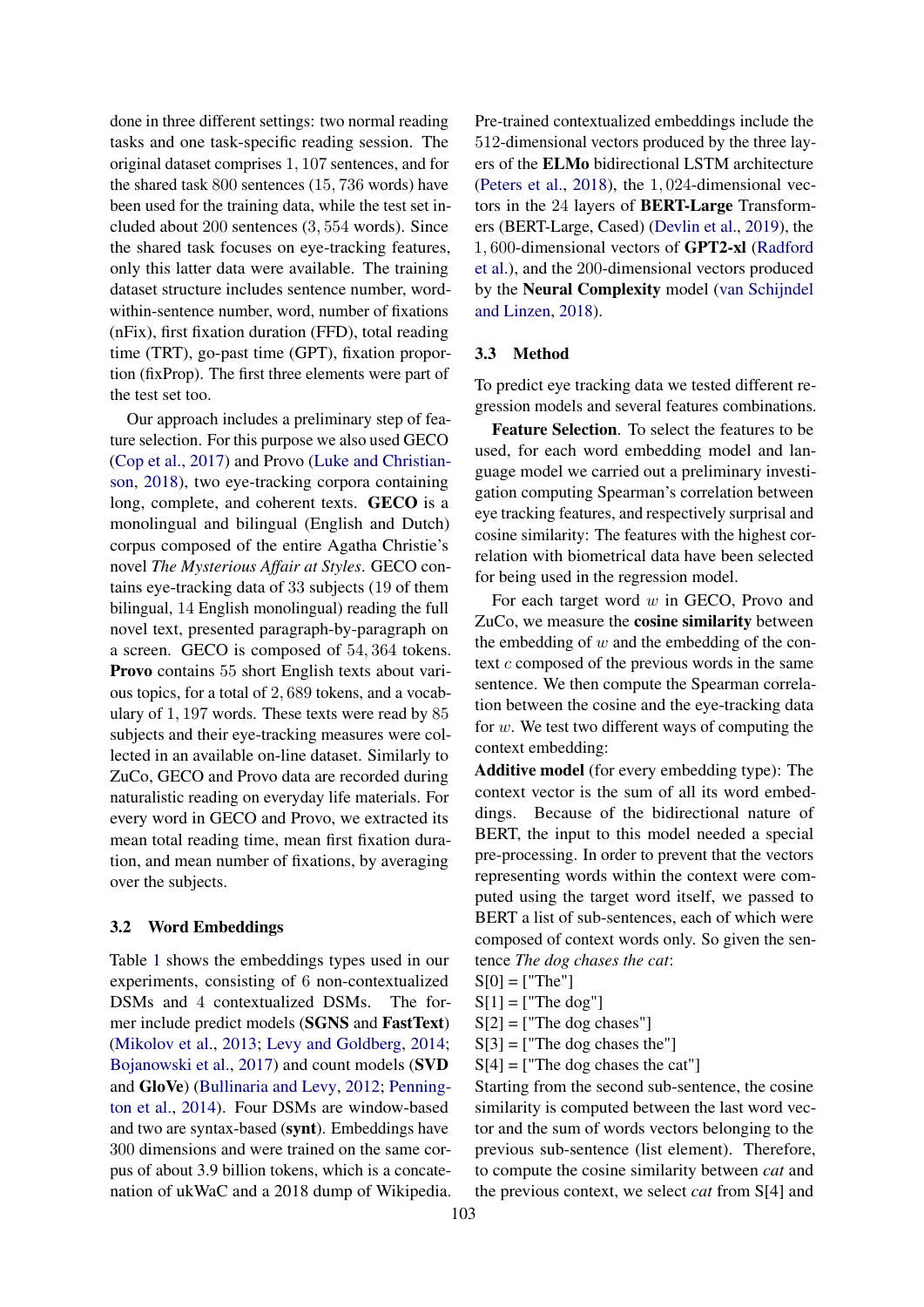<span id="page-2-0"></span>

| Model                      | <b>Hyperparameters</b>                                                                    |  |  |
|----------------------------|-------------------------------------------------------------------------------------------|--|--|
| Non-contextualized DSMs    |                                                                                           |  |  |
| SVD.w2                     | count DSM with 345K window-selected context words, window of width 2, reduced with SVD    |  |  |
| SVD.synt                   | count DSM with 345K syntactically typed context words reduced with SVD                    |  |  |
| GloVe                      | count DSM with context window of width 2, reduced with log-bilinear regression            |  |  |
| SGNS.w2                    | Skip-gram with negative sampling, context window of width 2, 15 negative examples         |  |  |
| <b>SGNS</b> .synt          | Skip-gram with negative sampling, syntactically-typed context words, 15 negative examples |  |  |
| <b>FastText</b>            | Skip-gram with subword information, context window of width 2, 15 negative examples       |  |  |
| <b>Contextualized DSMs</b> |                                                                                           |  |  |
| ELM0                       | Pretrained ELMo embeddings on the 1 Billion Word Benchmark                                |  |  |
| <b>BERT</b>                | Pretrained BERT-Large embeddings on the concatenation of the Books corpus and Wikipedia   |  |  |
| $GPT2-xl$                  | Pretrained GPT2-xl embeddings on WebText                                                  |  |  |
| <b>Neural Complexity</b>   | Pretrained Neural Complexity embeddings on Wikipedia                                      |  |  |

Table 1: List of the embedding models used for the study, together with their hyperparameter settings.

#### $The + dog + classes + the from S[3].$

CLS: The context vector is the embedding produced by BERT for the special token [CLS]. As for the additive model, BERT was fed with subsentences, and for each target word the CLScontext-vector was the one computed at the previous list element. So, looking at the previous example, for *cat* as target word, we will use the CLS vector representing all the S[3] elements.

Given the positive effect of semantic coherence on language processing, we expect that the eyetracking data for  $w$  have a negative correlation with its cosine similarity with c: *The higher the cosine, the lower the reading time of* w *measured by eyetracking*.

We then used BERT, GPT2-xl and Neural Complexity to compute word-by-word surprisal. As for the cosine similarity, for BERT the input sentences were organized in sub-sentences, and the last token, the target word, was replaced with the special tag [MASK]. Finally, we compute the Spearman correlation between the **surprisal** of  $w$ , and the eye-tracking data for the target word. Differently from the cosine, we expect the surprisal to be positively correlated with the word reading time: *The less predictable a word, the slower its processing*.

The comparison has been done between 60 possible features: 6 values of cosine similarity between non-contextualized vectors, 51 values of cosine similarity between contextualized vectors (48 from 24 layers of BERT in two different ways to compute the context vector, and 3 from ELMo, GPT2-xl and Neural Complexity), 3 values of surprisal from BERT, GPT2-xl, Neural Complexity. Based on the correlation values, we selected one cosine similarity feature and one surprisal feature, that have been combined with two variables that are wellknown in the cognitive neuroscience literature for influencing eye movements: word length and word

frequency, the last one computed on Wikipedia<sup>[1](#page-2-1)</sup>.

Regression Model Selection. Taking into account the Spearman's correlations, we selected one word embedding model for cosine similarity and one Language Model for surprisal. Then, different kind of regression models from Scikit-learn have been compared. More precisely, *PLS Regression, Multi-layer Perceptron Regressor, Random Forest Regressor, Linear Regression, Ridge Regression, Bayesian ridge regression, Epsilon-Support Vector Regression, Linear regression with combined L1 and L2 priors as Regularizer, Gradient Boosting Regressor*. The metric used to evaluate different models is the Mean Absolute Error on ZuCo's eye tracking features prediction. Once the model and the features have been selected, the comparison between 3 different regression settings has been done: i) surprisal only; ii) cosine similarity only; iii) surprisal + cosine similarity.

For the regression model selection, we used 2/3 of the ZuCo training set to train the model, and 1/3 for validation purposes. Once we found the best (i.e. lower MAE among eye tracking data) combination of features and regression model, the prediction on test data has been done.

## 4 Results and Discussion

Spearman's correlations between eye tracking features and cosine similarity showed that best performances are reached by vectors produced by BERT layer 22 CLS context (mean correlation over eye tracking features on the three datasets:  $-0.62$ ), while best correlations between eye tracking data and surprisal are reached by GPT2-xl (mean correlation over eye tracking features on the three datasets: 0.40). These results led us to select as

<span id="page-2-1"></span><sup>&</sup>lt;sup>1</sup>Using https://github.com/IlyaSemenov/wikipedia-wordfrequency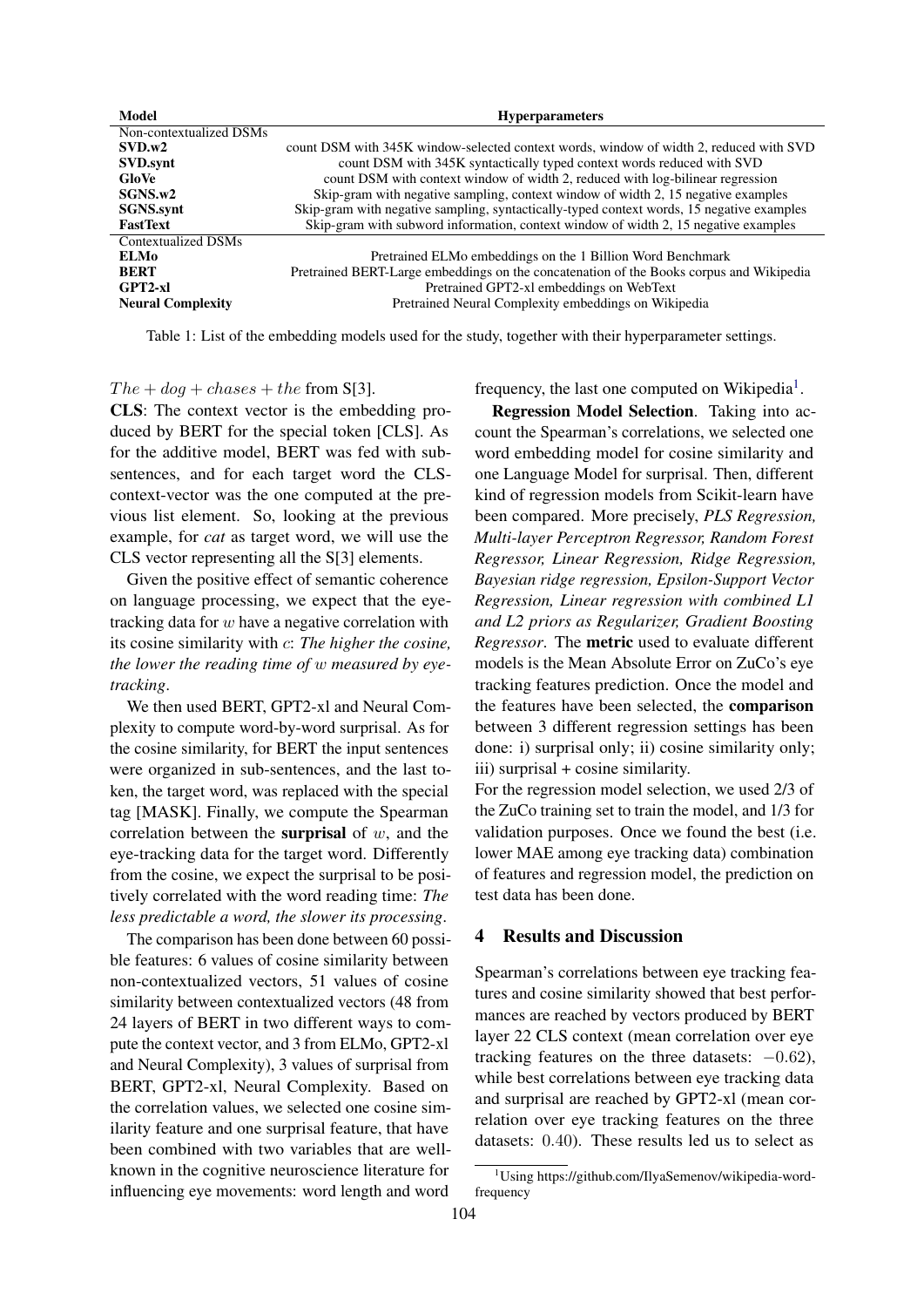<span id="page-3-0"></span>

| <b>Feature</b> | Model                   | <b>Regression model</b> | MAE   |
|----------------|-------------------------|-------------------------|-------|
| <b>FFD</b>     | <b>BERTcos GPTsurpr</b> | GBR                     | 0.69  |
| <b>FFD</b>     | GPTcos_GPTsurpr         | GBR                     | 0.69  |
| <b>FFD</b>     | BERTcos_GPTsurpr        | RF                      | 0.74  |
| <b>FFD</b>     | <b>BASELINE</b>         | RF                      | 0.77  |
| fixprop        | BERTcos_GPTsurpr        | GBR                     | 11.64 |
| fixprop        | GPTcos_GPTsurpr         | GBR                     | 11.78 |
| fixprop        | GPTcos_GPTsurpr         | RF                      | 12.33 |
| fixprop        | <b>BASELINE</b>         | RF                      | 12.75 |
| <b>GPT</b>     | <b>BERTcos_GPTsurpr</b> | GBR                     | 2.96  |
| GPT            | GPTcos GPTsurpr         | GBR                     | 2.978 |
| GPT            | BERTcos_GPTsurpr        | LR                      | 3.08  |
| GPT            | <b>BASELINE</b>         | <b>BRR</b>              | 3.09  |
| nFix           | <b>BERTcos_GPTsurpr</b> | $\overline{\text{GBR}}$ | 4.21  |
| nFix           | GPTcos GPTsurpr         | GBR                     | 4.37  |
| nFix           | BERTcos_GPTsurpr        | LR                      | 4.49  |
| nFix           | <b>BASELINE</b>         | LR                      | 4.67  |
| <b>TRT</b>     | <b>BERTcos_GPTsurpr</b> | GBR                     | 1.64  |
| TRT            | GPTcos GPTsurpr         | GBR                     | 1.67  |
| TRT            | BERTcos_GPTsurpr        | RF                      | 1.76  |
| TRT            | <b>BASELINE</b>         | RF                      | 1.84  |
|                |                         |                         |       |

Table 2: Best three MAEs for each eye-tracking feature + baseline.

features for regression model: cosine similarity between vectors computed by BERT 22 CLS and surprisal computed by GPT2-xl. We also tested the cosine similarity between vectors computed by GPT2-xl, to have a comparison with a regression model with features produced by the same model. While performing regression model selection comparing 9 models from Scikit-learn, we also tried different combinations of features.

Table [2](#page-3-0) shows the best 3 combinations of features and models, compared with the baseline created taking into account word frequency and word lenght only. The lowest MAEs for each eye-tracking feature were reached by a Gradient Boosting Regressor (GBR) using both the cosine similarity between vectors produced by BERT and the surprisal computed by GPT2-xl. The average MAE using the GBR model with BERT cosine and GPT2-xl surprisal was 4.22 (mean improvement compared with the baseline  $= 0.54$ ), with one feature, *fixProp*, producing a MAE value significantly higher than the other eye tracking features. Since fixProp is "*the proportion of participants that fixated the current word*" (i.e., the probability of the word of being fixed), we hypothesized that the combination of phenomena influencing the likelihood of fixating a word could be captured by the other 4 eye tracking features, making them in turn good predictors of fixProp.

Therefore, we tested again the 9 regression models with Scikit-learn, this time using nFix, FFD, TRT, GPT, word lenght and word frequency as features, in every possible permutation (one per time, pairs of features, etc.). A lower MAE on fixProp

on training data has been obtained using a *Random Forest* method with nFix, TRT, and GPT, reaching a MAE of 3.15.

The improvements of the final model over the baseline suggest that the information conveyed by the cosine similarity and the surprisal contributes in modeling the cognitive processing beneath reading. Our results are consistent with [Pynte et al.](#page-5-0) [\(2008\)](#page-5-0) and [Mitchell et al.](#page-4-4) [\(2010\)](#page-4-4) findings about the relation between cosine similarity and eye movements data, as well as with [Hale](#page-4-6) [\(2001\)](#page-4-6) and [Levy](#page-4-7) [\(2008\)](#page-4-7), who found surprisal to be useful in predicting reading times.

Anyway, our model performance shows that taking into account *both* the computational measures benefits the modeling. Even if [Frank](#page-4-9) [\(2017\)](#page-4-9) rises an interesting issue about the interplay between the information included in word embeddings and the one provided by the suprisal computed by language models, our results keep us from fully agree with his observations: since the joined model performed better that the ones taking into account only cosine similarity or only surprisal, it is obvious that the two measures convey exclusive and useful information, even if it is more than plausible that they share some kind of information to some extent.

In summary, we used a two-step approach: i.) the final model to predict nFix, FFD, GPT, and TRT in test data was a Gradient Boosting Regressor having as features the cosine similarity between the CLS vector (BERT) and the target word embedding, GPT2-xl surprisal, word length and word frequency; ii.) the predicted values of nFix, GPT, and TRT were used in a Random Forest to predict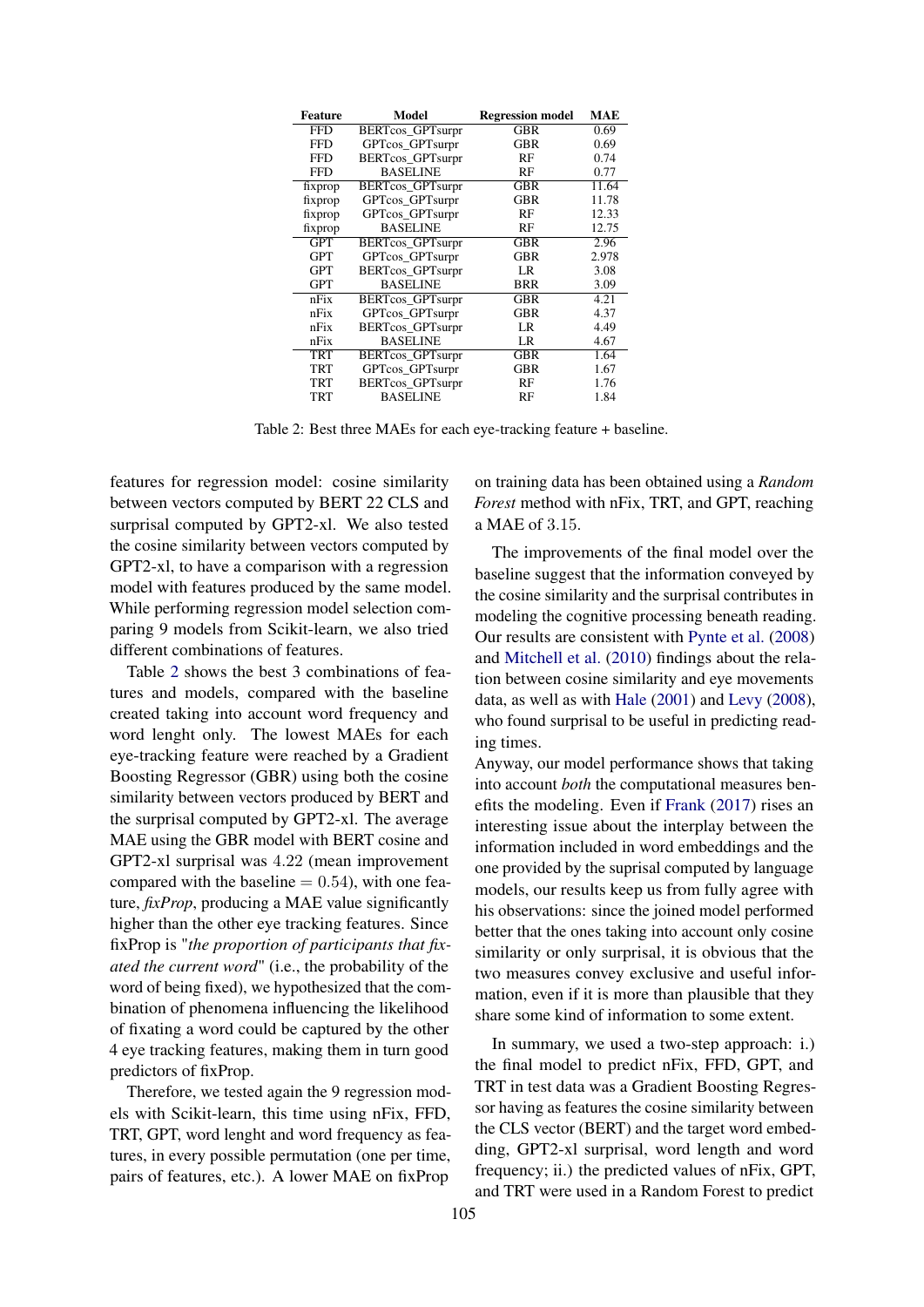fixProp.

The shared task final results over the test data, revealed that our model had an average MAE of 4.3877 over all eye tracking features (the baseline was 7.3699, while the best model reached a MAE of 3.8134).

# 5 Conclusions

In this paper we described the system we proposed in the CMCL2021 "Shared Task: Predicting human reading patterns". We were required to create a model capable of predicting number of fixations, first fixation duration, total reading time, go-past time, and fixation proportion of each word in the ZuCo dataset. We proposed a regression model using word length and word frequency, combined with two elements that are proved to influence reading processing: the semantic coherence and the predictability of a word within the context. To compute these last two regression features we used the cosine similarity between the vector representing the context and the word embedding of the target word, and the surprisal computed by Language Models, respectively. We selected the models to produce the vectors and to compute the surprisal calculating the Spearman correlation between the cosine similarity and the eye tracking data, and between the surprisal and the same data. We then used the best cosine similarity and surprisal within a regression model, selected among 9 possible models. Our results outperformed the baseline, with a average MAE among eye tracking features just 0.5743 higher than the best model in the competition.

Our model may be improved exploring new types of regressors and word embeddings, and including new textual features such as sentence length and information regarding words immediately preceding the target ones.

## References

- <span id="page-4-14"></span>Piotr Bojanowski, Edouard Grave, Armand Joulin, and Tomas Mikolov. 2017. Enriching Word Vectors with Subword Information. *Transactions of the Association for Computational Linguistics*, 5:135–146.
- <span id="page-4-15"></span>John A Bullinaria and Joseph P Levy. 2012. Extracting Semantic Representations from Word Co-Occurrence Statistics: Stop-Lists, Stemming, and SVD. *Behavior Research Methods*, 44(3):890–907.
- <span id="page-4-10"></span>Uschi Cop, Nicolas Dirix, Denis Drieghe, and Wouter Duyck. 2017. Presenting GECO: An Eye-Tracking

Corpus of Monolingual and Bilingual Sentence Reading. *Behavior Reseach Methods*, 49(2):602– 615.

- <span id="page-4-16"></span>Jacob Devlin, Ming-Wei Chang, Kenton Lee, and Kristina Toutanova. 2019. BERT: Pre-training of Deep Bidirectional Transformers for Language Understanding. In *Proceedings of NAACL*.
- <span id="page-4-2"></span>Susan E. Ehrlich and Keith Rayner. 1981. Contextual Effects on Word Perception and Eye Movements During Reading. *Journal of Verbal Learning and Verbal Behavior*, 20:641–65.
- <span id="page-4-9"></span>Stefan L Frank. 2017. Word Embedding Distance Does not Predict Word Reading Time. In *Proceedings of CogSci*, pages 385–390.
- <span id="page-4-6"></span>John Hale. 2001. A Probabilistic Earley Parser as a Psycholinguistic Model. In *Proceedings of NAACL*.
- <span id="page-4-0"></span>Nora Hollenstein, Emmanuele Chersoni, Cassandra Jacobs, Yohei Oseki, Laurent Prévot, and Enrico Santus. 2021. Cmcl 2021 shared task on eye-tracking prediction. In *Proceedings of the Workshop on Cognitive Modeling and Computational Linguistics.*
- <span id="page-4-8"></span>Nora Hollenstein, Antonio de la Torre, Nicolas Langer, and Ce Zhang. 2019. CogniVal: A Framework for Cognitive Word Embedding Evaluation. In *Proceedings of CONLL*.
- <span id="page-4-1"></span>Nora Hollenstein, Jonathan Rotsztejn, Marius Troendle, Andreas Pedroni, Ce Zhang, and Nicolas Langer. 2018. Zuco, a simultaneous eeg and eye-tracking resource for natural sentence reading. *Scientific Data*, 5.
- <span id="page-4-3"></span>Reinhold Kliegl, Ellen Grabner, Martin Rolfs, and Ralf Engbert. 2004. [Length, frequency, and predictabil](https://doi.org/10.1080/09541440340000213)[ity effects of words on eye movements in reading.](https://doi.org/10.1080/09541440340000213) *European Journal of Cognitive Psychology - EUR J COGN PSYCHOL*, 16:262–284.
- <span id="page-4-5"></span>Alessandro Lenci. 2018. Distributional Models of Word Meaning. *Annual Review of Linguistics*, 4:151–171.
- <span id="page-4-13"></span>Omer Levy and Yoav Goldberg. 2014. Dependency-Based Word Embeddings. In *Proceedings of ACL*.
- <span id="page-4-7"></span>Roger Levy. 2008. Expectation-based Syntactic Comprehension. *Cognition*, 106(3):1126–1177.
- <span id="page-4-11"></span>Steven G Luke and Kiel Christianson. 2018. The Provo Corpus: A Large Eye-tracking Corpus with Predictability Norms. *Behavior Research Methods*, 50(2):826–833.
- <span id="page-4-12"></span>Tomas Mikolov, Kai Chen, Greg Corrado, and Jeffrey Dean. 2013. Efficient Estimation of Word Representations in Vector Space. *arXiv preprint arXiv:1301.3781*.
- <span id="page-4-4"></span>Jeff Mitchell, Mirella Lapata, Vera Demberg, and Frank Keller. 2010. Syntactic and Semantic Factors in Processing Difficulty: An Integrated Measure. In *Proceedings of ACL*.